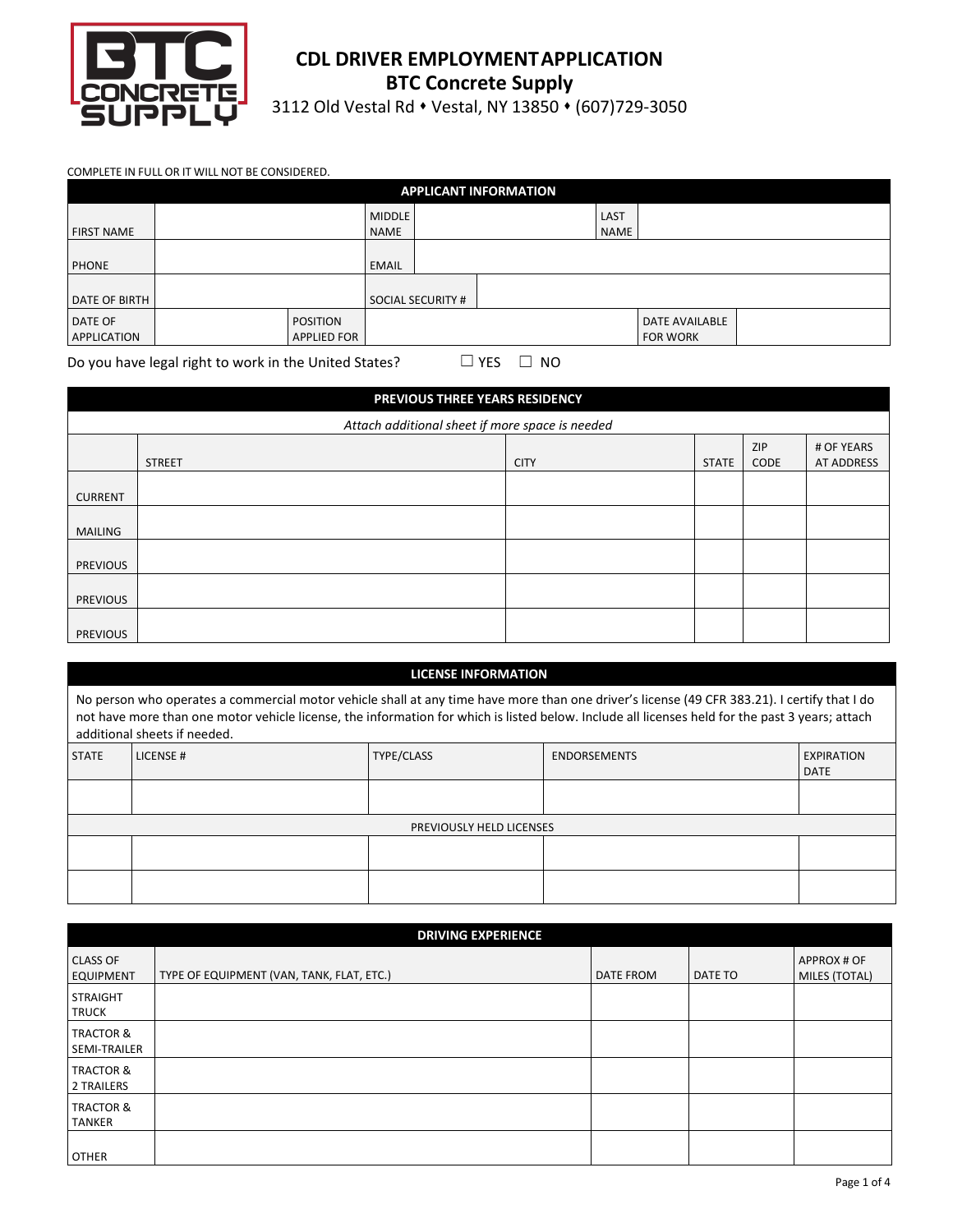|                                             | <b>ACCIDENT RECORD FOR THE PAST 3 YEARS</b>                                    |              |            |                                 |  |  |  |  |
|---------------------------------------------|--------------------------------------------------------------------------------|--------------|------------|---------------------------------|--|--|--|--|
|                                             | Attach additional sheet if more space is needed. Check this box if none $\Box$ |              |            |                                 |  |  |  |  |
| <b>DATES</b><br>(List most<br>recent first) | NATURE OF ACCIDENT (Head-on, rear-end, upset, backing, etc.)                   | # FATALITIES | # INJURIES | <b>CHEMICAL SPILLS</b><br>(Y/N) |  |  |  |  |
|                                             |                                                                                |              |            |                                 |  |  |  |  |
|                                             |                                                                                |              |            |                                 |  |  |  |  |
|                                             |                                                                                |              |            |                                 |  |  |  |  |

|                                                 | TRAFFIC CONVICTIONS AND FORFEITURES FOR THE PAST 3 YEARS (OTHER THAN PARKING VIOLATIONS) |                                  |                                                       |                                     |
|-------------------------------------------------|------------------------------------------------------------------------------------------|----------------------------------|-------------------------------------------------------|-------------------------------------|
|                                                 | Attach additional sheet if more space is needed. Check this box if none $\Box$           |                                  |                                                       |                                     |
| <b>DATE</b><br><b>CONVICTED</b><br>(Month/Year) | <b>VIOLATION</b>                                                                         | <b>TYPE OF</b><br><b>VEHICLE</b> | PENALTY<br>(Forfeited bond, collateral and/or points) | <b>STATE OF</b><br><b>VIOLATION</b> |
|                                                 |                                                                                          |                                  |                                                       |                                     |
|                                                 |                                                                                          |                                  |                                                       |                                     |
|                                                 |                                                                                          |                                  |                                                       |                                     |
|                                                 |                                                                                          |                                  |                                                       |                                     |

| Have you ever been denied a license, permit, or privilege to operate a motor vehicle? If yes, explain | $\Box$ Yes | $\Box$ NO |
|-------------------------------------------------------------------------------------------------------|------------|-----------|
|                                                                                                       |            |           |
| Has any license, permit, or privilege ever been suspended or revoked? If yes, explain                 | $\Box$ YES | $\Box$ NO |

### **EMPLOYMENT HISTORY**

The Federal Motor Carrier Safety Regulations (49 CFR 391.21) require that all applicants wishing to drive a commercial vehicle list all employment for the last three (3) years. *In addition, if you have driven a commercial vehicle previously, you must provide* employment history for an additional seven (7) years (for a total of ten (10) years). Any gaps in employment in excess of one (1) *month must be explained.*

Start with the last or current position, including any military experience, and work backwards(attach separate sheets if necessary). You are required to list the complete mailing address, including street number, city, state, zip; and complete all other information.

|                                                                                  | <b>CURRENT (MOST RECENT) EMPLOYER</b> |  |                                                                                                     |             |              |                |              |                             |
|----------------------------------------------------------------------------------|---------------------------------------|--|-----------------------------------------------------------------------------------------------------|-------------|--------------|----------------|--------------|-----------------------------|
| <b>NAME</b>                                                                      |                                       |  |                                                                                                     |             | <b>PHONE</b> |                |              |                             |
| ADDRESS                                                                          |                                       |  |                                                                                                     |             |              |                |              |                             |
|                                                                                  |                                       |  |                                                                                                     | <b>FROM</b> |              | T <sub>O</sub> |              |                             |
| <b>POSITION HELD</b>                                                             |                                       |  |                                                                                                     | MO/YR       |              | MO/YR          |              |                             |
| <b>REASON FOR LEAVING</b>                                                        |                                       |  |                                                                                                     |             |              |                |              |                             |
| <b>EXPLAIN ANY GAPS IN</b><br><b>EMPLOYMENT (Include</b><br>month/year & reason) |                                       |  |                                                                                                     |             |              |                |              |                             |
|                                                                                  |                                       |  | While employed here, were you subject to the Federal Motor Carrier Safety Regulations?              |             |              |                | $\sqcup$ yes | $\overline{\phantom{a}}$ NO |
|                                                                                  |                                       |  | Was the job designated as a safety-sensitive function in any Department of Transportation-regulated |             |              |                |              |                             |
|                                                                                  |                                       |  | mode subject to alcohol and controlled substances testing as required by 49 CFR, part 40?           |             |              |                | $\sqcup$ YFS | NO.                         |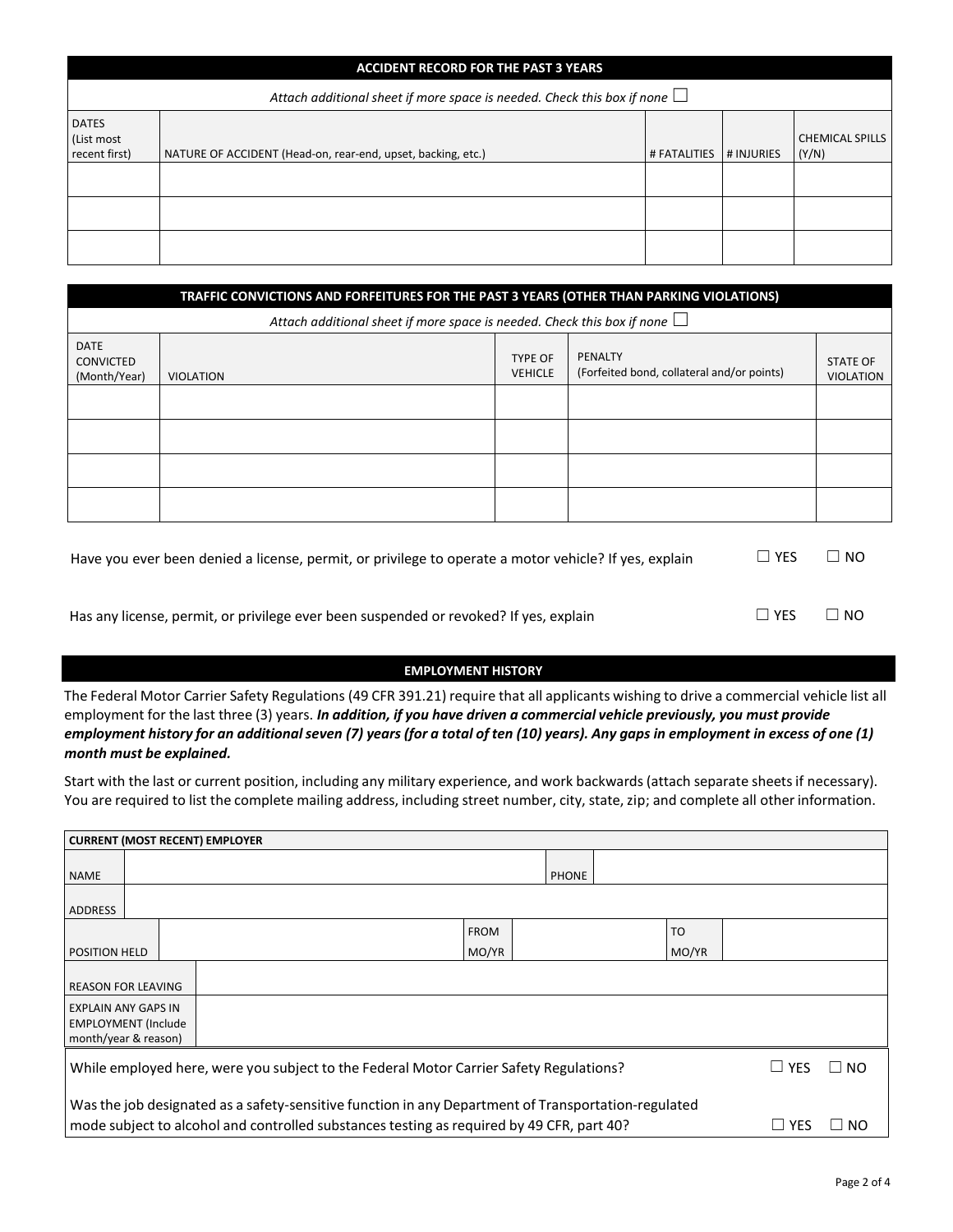|                                                                                  |                                                                                                                                                                                                                         |  | <b>SECOND (MOST RECENT) EMPLOYER</b>                                                   |             |              |                |            |           |
|----------------------------------------------------------------------------------|-------------------------------------------------------------------------------------------------------------------------------------------------------------------------------------------------------------------------|--|----------------------------------------------------------------------------------------|-------------|--------------|----------------|------------|-----------|
| <b>NAME</b>                                                                      |                                                                                                                                                                                                                         |  |                                                                                        |             | <b>PHONE</b> |                |            |           |
| ADDRESS                                                                          |                                                                                                                                                                                                                         |  |                                                                                        |             |              |                |            |           |
|                                                                                  |                                                                                                                                                                                                                         |  |                                                                                        | <b>FROM</b> |              | T <sub>O</sub> |            |           |
| <b>POSITION HELD</b>                                                             |                                                                                                                                                                                                                         |  |                                                                                        | MO/YR       |              | MO/YR          |            |           |
| <b>REASON FOR LEAVING</b>                                                        |                                                                                                                                                                                                                         |  |                                                                                        |             |              |                |            |           |
| <b>EXPLAIN ANY GAPS IN</b><br><b>EMPLOYMENT</b> (Include<br>month/year & reason) |                                                                                                                                                                                                                         |  |                                                                                        |             |              |                |            |           |
|                                                                                  |                                                                                                                                                                                                                         |  | While employed here, were you subject to the Federal Motor Carrier Safety Regulations? |             |              |                | $\Box$ YES | $\Box$ No |
|                                                                                  | Was the job designated as a safety-sensitive function in any Department of Transportation-regulated<br>mode subject to alcohol and controlled substances testing as required by 49 CFR, part 40?<br>$\sqcup$ yes<br>NO. |  |                                                                                        |             |              |                |            |           |

| THIRD (MOST RECENT) EMPLOYER                             |  |                                                                                                                                                                                                  |             |              |                |              |           |
|----------------------------------------------------------|--|--------------------------------------------------------------------------------------------------------------------------------------------------------------------------------------------------|-------------|--------------|----------------|--------------|-----------|
| <b>NAME</b>                                              |  |                                                                                                                                                                                                  |             | <b>PHONE</b> |                |              |           |
| <b>ADDRESS</b>                                           |  |                                                                                                                                                                                                  |             |              |                |              |           |
|                                                          |  |                                                                                                                                                                                                  | <b>FROM</b> |              | T <sub>O</sub> |              |           |
| <b>POSITION HELD</b>                                     |  |                                                                                                                                                                                                  | MO/YR       |              | MO/YR          |              |           |
| <b>REASON FOR LEAVING</b>                                |  |                                                                                                                                                                                                  |             |              |                |              |           |
| <b>EXPLAIN ANY GAPS IN</b><br><b>EMPLOYMENT (Include</b> |  |                                                                                                                                                                                                  |             |              |                |              |           |
| month/year & reason)                                     |  |                                                                                                                                                                                                  |             |              |                |              |           |
|                                                          |  | While employed here, were you subject to the Federal Motor Carrier Safety Regulations?                                                                                                           |             |              |                | $\Box$ YES   | $\Box$ NO |
|                                                          |  | Was the job designated as a safety-sensitive function in any Department of Transportation-regulated<br>mode subject to alcohol and controlled substances testing as required by 49 CFR, part 40? |             |              |                | $\sqcup$ yes | NO.       |

|               |                            | <b>EDUCATION</b>       |              |              |        |                |
|---------------|----------------------------|------------------------|--------------|--------------|--------|----------------|
| <b>SCHOOL</b> | <b>NAME &amp; LOCATION</b> | <b>COURSE OF STUDY</b> | <b>YEARS</b> | GRADUATE     |        | <b>DETAILS</b> |
|               |                            |                        | COMPLETED    | $\mathbf{v}$ | N      |                |
| High School   |                            |                        |              | ─            |        |                |
| College       |                            |                        |              | ╌            |        |                |
| Other         |                            |                        |              | └            | $\sim$ |                |

| <b>OTHER QUALIFICATIONS</b>                                                                    |
|------------------------------------------------------------------------------------------------|
| Please list any other qualifications that you have and which you believe should be considered. |
|                                                                                                |
|                                                                                                |
|                                                                                                |
|                                                                                                |
|                                                                                                |